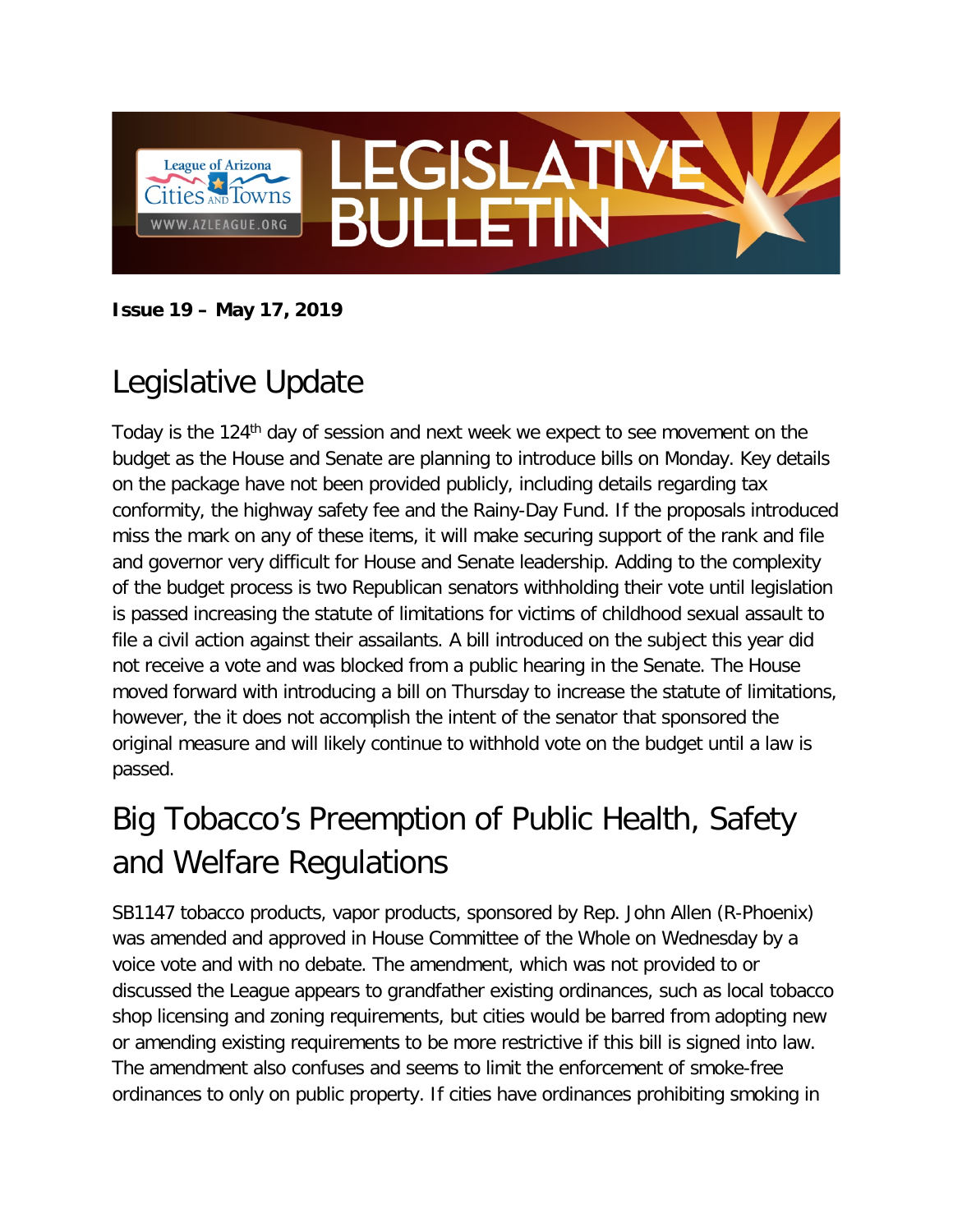public areas that are not on public property or prohibiting smoking in cars with children, among others, it is unclear if these are still enforceable or are void with this legislation.

The bill awaits a final vote in the House before it will be transmitted back to the Senate for final action. The League continues to oppose the tobacco industry's legislation and requests that your reach out to your delegation to express concerns with this bill.

# State Liquor Board

Last week, HB2473 state liquor board; membership, sponsored by Representative Anthony Kern (R–Glendale), passed out of the legislature unanimously. But, despite having such robust support, the bill was vetoed by Governor Ducey on Wednesday. It would have required one of the governor's appointees to the State Liquor Board to be selected from a list of three candidates, provided by the League, who are current or former municipal elected officials. The bill was a League Resolution, proposed by Glendale, and came in response to several cities raising serious concerns about liquor licenses being granted to individuals who were not qualified or who presented a public safety concern, or for locations that did not serve the public interest. The governor's veto letter stated that it would have added an unnecessary extra step ("red tape") to the selection/appointment process. However, the bill was modeled on legislation that had been approved in previous sessions that used the same process.

The board has not had a full membership since April of 2015 and has had as few as 3 members at times since then. Previous discussions with staff had indicated that it was difficult to find qualified candidates for the board. This led the League last year to put out a call for candidates, identify candidates that met all the qualifications, help them apply, and then follow through with legislation to codify this practice. Since then, no new board members have been appointed to the board and our proposed candidates have had no follow-up from the Office of Boards and Commissions.

The bill would have given municipalities a stronger voice in discussions at the State Liquor Board and established a process that would have facilitated the search for and appointment of qualified candidates. Legislators agreed with the need for more local input on the board and the bill did not receive a single "no" vote through the entire legislative process. Regardless of this setback, the League will continue to work with our members, the State Liquor Board and the Governor's staff to address our ongoing concerns with the board and try to ensure Arizona's liquor licensing system is working as it should.

# Short-Term/Vacation Rentals